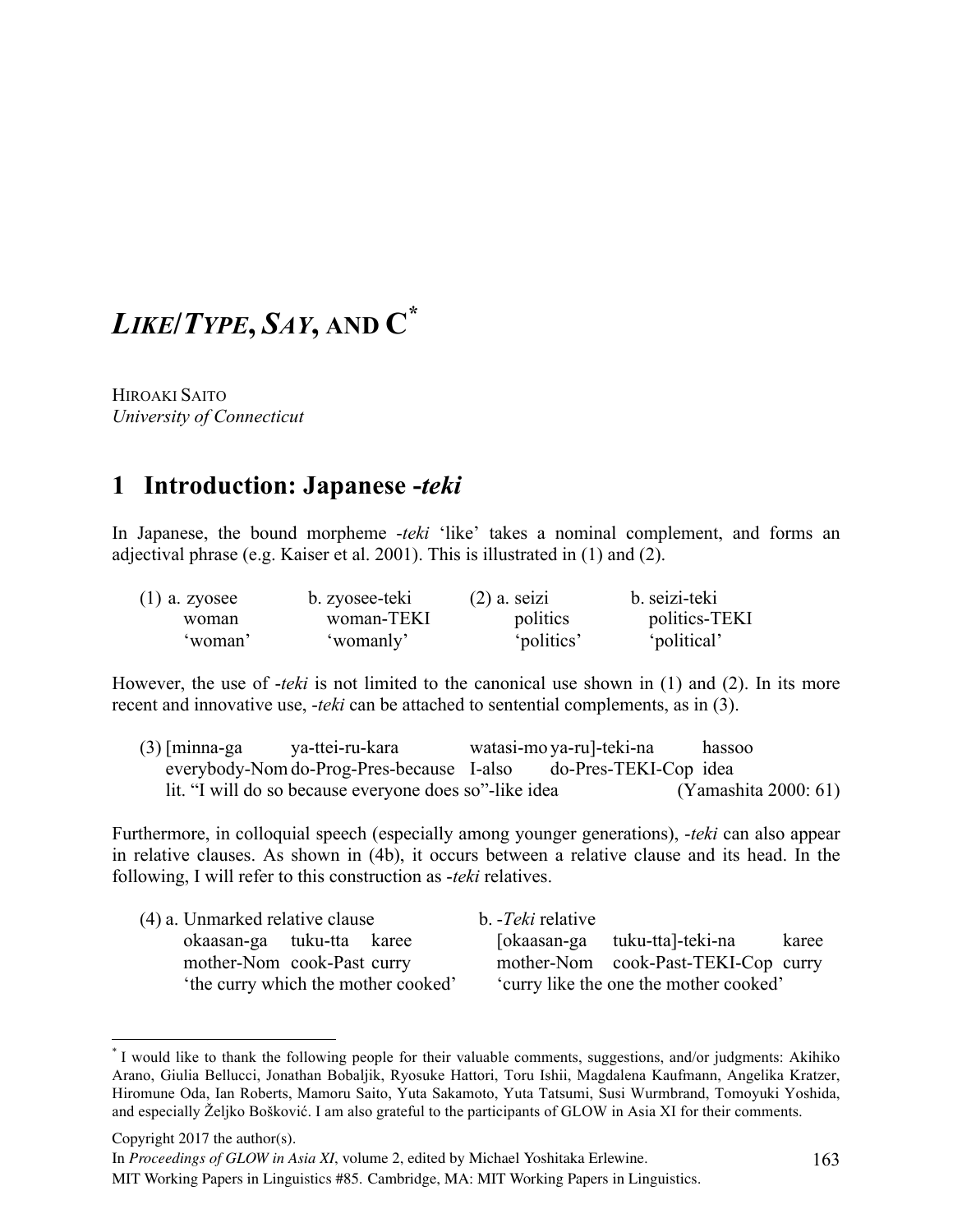There is an interpretational difference between unmarked relatives and -*teki* relatives.

- (5) a. John-wa [okaasan-ga tuku-tta karee]-o tabe-ta John-Top mother-Nom cook-Past curry-Acc eat-Past 'John ate the curry the mother cooked.'
	- b. John-wa [okaasan-ga tuku-tta-teki-na karee]-o tabe-ta John-Nom mother-Nom cook-Past-TEKI-Copcurry-Acc eat-Past 'John ate curry like the one the mother cooked.'

In (5a), the speaker asserts that the curry in question was cooked by the mother, while in (5b) this does not have to be the case. In other words, in (5b), it may be the case that the mother did not cook the curry, as indicated by the translation; -*teki* expresses some similarity between the curry in question and typical curry the mother cooked (cooks). Yamashita (2000) suggests that a semantic function of -*teki* that attaches to sentential elements is exemplification, given cases like (1). It should be noted that Yamashita (2000) discusses pure complex nouns like (1), not -*teki* relatives, but her observation carries over to -*teki* in -*teki* relatives, i.e. it expresses similarity and/or exemplification.

Also, when the head of a -*teki* relative is a person (or anything that has thought), we obtain another interpretation. As illustrated in (6), -*teki* relatives can express an utterance or an attitude of the referent of the head noun.<sup>1</sup>

(6) [watasi-ga itiban kawaii-teki]-na hito I-Nom most cute-TEKI-Cop person 'a person who is like "I'm the cutest."'

In this paper, I first investigate morphological and syntactic properties of -*teki* relatives (section 2). I claim that there is a phonologically null element encoding the notion of speech (specifically, a speech root √SPEECH) with -*teki* relatives (section 3). I then extend the analysis proposed for *-teki* relatives to *toiu* in Japanese, which has been assumed to be a complementizer (Section 4.1). Finally, I show that the idea of the speech root enables us to investigate certain types of multifunctional items within a broader picture, more precisely language change/grammaticalization involving speech verbs. Section 5 is the conclusion.

### **2**xx**Clausal Complement of** *-teki*

In this section, I will discuss similarities between -*teki* relatives and clausal complements of speech verbs. I will demonstrate that the two show parallelism regarding the distribution of the imperative, volitional, and politeness marker (section 2.1); the availability of relativization of certain types of adjuncts (section 2.2); and nominative-genitive conversion (section 2.2).

<sup>&</sup>lt;sup>1</sup> In the following, the word "speech" is used as a cover term for an (actual) speech/utterance and an attitude. The notion of speech here should be understood in a broad sense, including inner speech (cf. Vygotsky 1962). *-Teki* does not require an actual occurrence of the relevant utterance; for example, (6) can be used even when the person in question does not make an actual utterance. Notice that the same holds for *like* in English. (i) can be used even when John did not say "I wanna go back home!" at the party (cf. Buchstaller 2004).

<sup>(</sup>i) At the party, John was like "I wanna go back home!"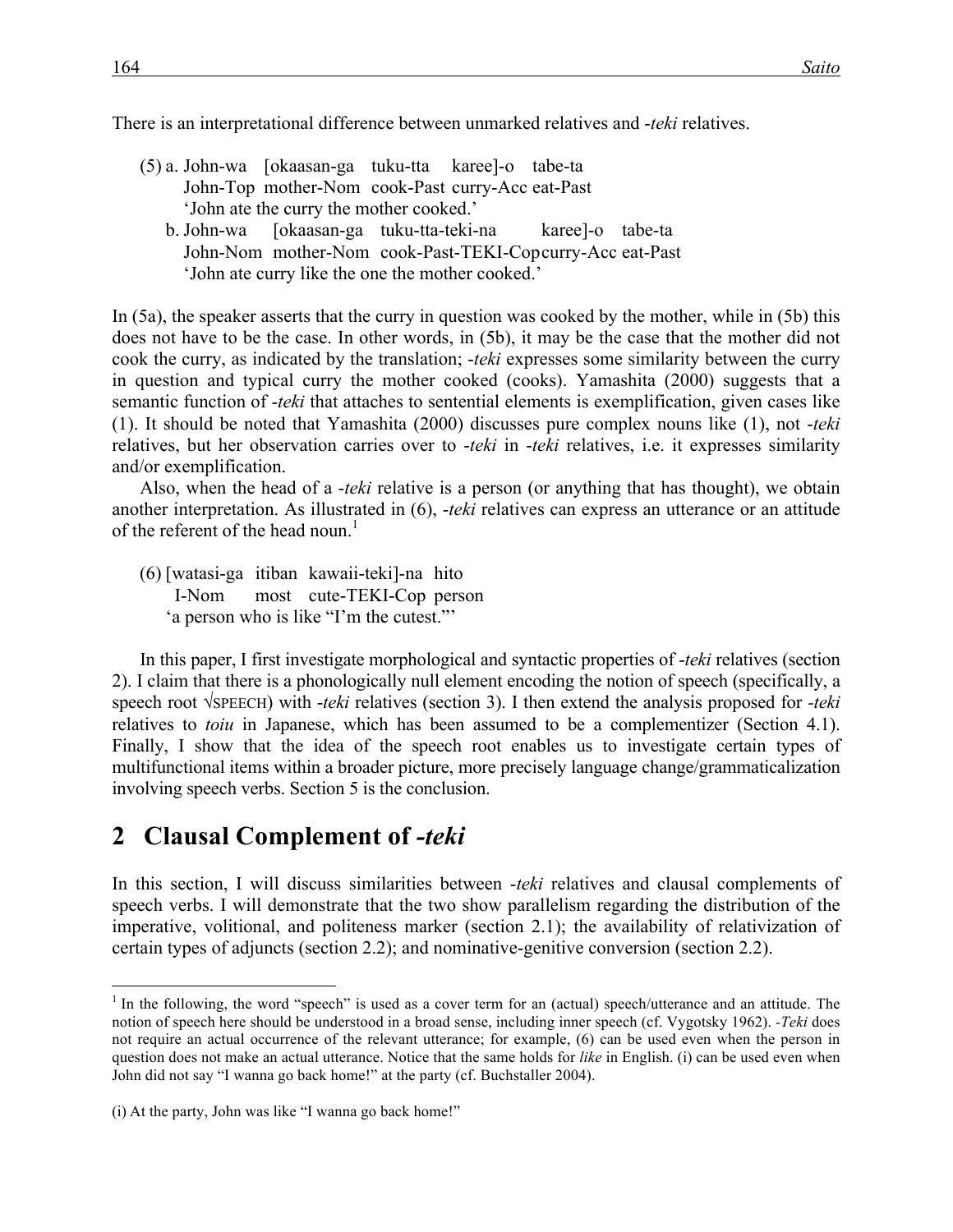#### **2.1 The Imperative, Volitional, and Politeness Marker**

In this subsection, I will show that -*teki* relatives behave differently from unmarked relatives, by investigating the distribution of the imperative, the volitional, and the politeness marker in Japanese. These elements can appear in -*teki* relative clauses even though none of them can appear in unmarked relative clauses.

Miyagawa (2012) suggests that the Japanese politeness marker -*mas/des* is an instance of "root phenomena". However, apart from matrix clauses, Miyagawa notes that the politeness marker is also found in clausal complements of speech verbs (specifically, Class A verbs under Hooper and Thompson's 1973 classification). Imperatives and the volitional marker -*(y)oo* show a distribution similar to the politeness marker. They appear in complements of speech verbs, but not in those of other types of verbs (with some potential exceptions regarding verbs of thinking, which can embed them: e.g. *negau* 'wish', *norou* 'curse'). For example, consider (7), where these elements are embedded in the clausal complement of *iu* 'say'. Notice that the possibility of direct quotation is excluded by the given interpretation of the embedded pronoun *watasi* 'I', which refers to the speaker of (7), not John.

(7) a. Imperative John-ga Mary-ni [watasi-no ronbun-o yom-e to ] i-tta John-NomMary-to I-Gen paper-Acc read-Imp C say-Past 'John said to Mary that she should read my paper.' b. Volitional John-ga [watasi-no ronbun-o yom-oo to] i-tta John-Nom I-Gen paper-Acc read-Vol C say-Past 'John said that he would read my paper.' c. Politeness marker John-ga sensei-ni [watasi-noronbun-o yomi-mas-u to] i-tta John-Nomteacher-to I-Gen paper-Acc read-Pol-Pres C say-Past 'John said to the teacher that he would read my paper.'

These elements cannot appear in the clausal complement of other types of verbs. For example, the imperative, the volitional, and the politeness marker cannot appear in the clausal complement of *hiteisuru* 'deny'. 2

(8) a. Imperative

\*John-ga [kimi-ga watasi-no ronbun-o yom-e koto/no]-o hiteisi-ta John-Nom you-Nom I-Gen paper-Acc read-Imp fact/NL-Acc deny-Past 'John denied that you should read my paper.'

 <sup>2</sup> *Hiteisuru* 'deny' can apparently take a clause headed by *to* as in (i) (cf. (7)). However, the syntactic position of the *to*-clause in this context is controversial. For example, Saito (2015) suggests that this clause is an adjunct, not the clausal complement of 'deny'. Also it should be noted that the interpretation is different from the English counterpart. The clause headed by *-to* expresses what John said, not the proposition denied by John's utterance.

<sup>(</sup>i) John-ga [Mary-ga ku-ru to] hiteisi-ta John-Nom Mary-Nomcome-Pres C deny-Past 'John denied (something) saying Mary will come.' \*'John denied that Mary would come.'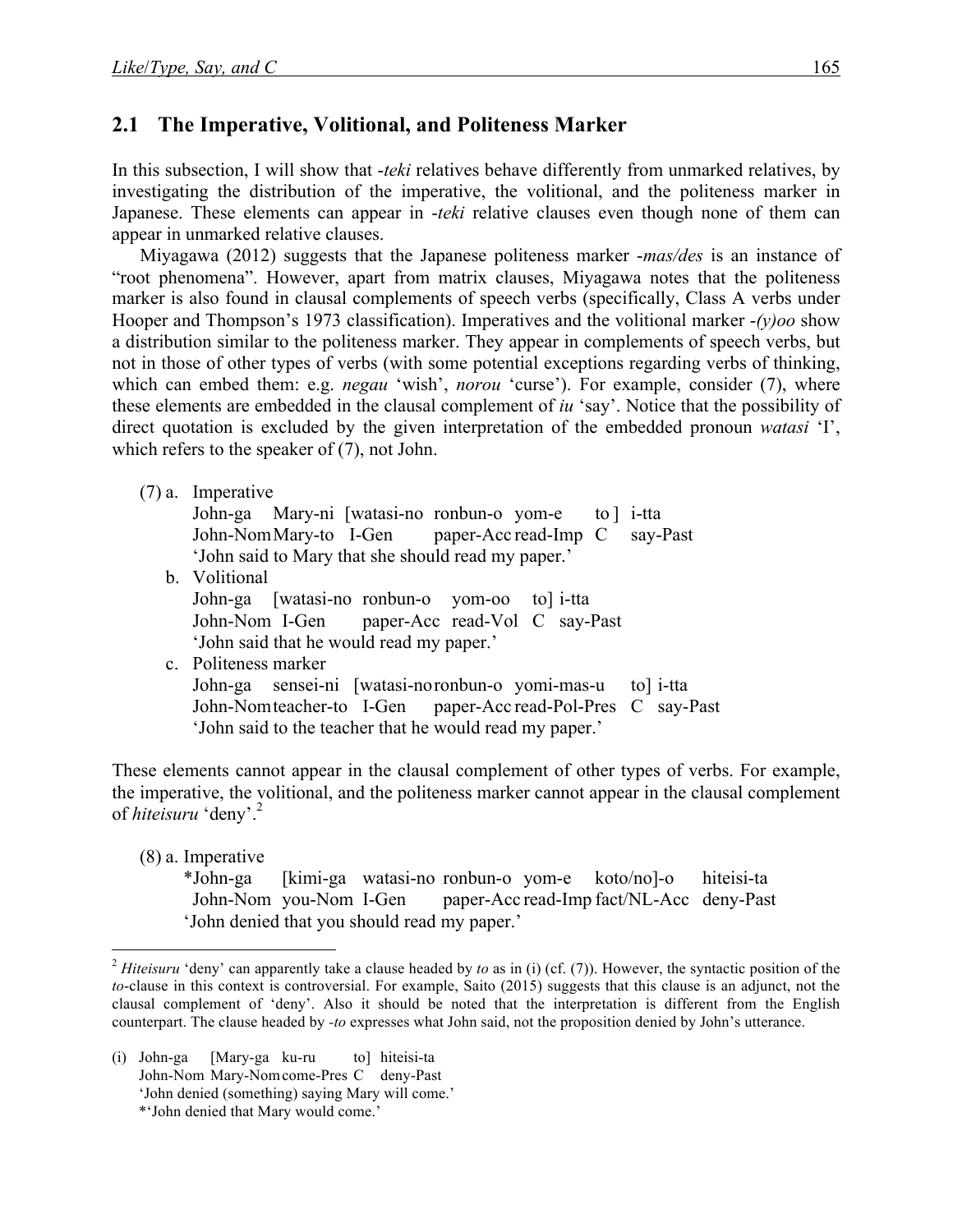| b. Volitional                                             |  |  |  |                        |
|-----------------------------------------------------------|--|--|--|------------------------|
| *John-ga [watasi-no ronbun-o yom-oo koto/no]-o hiteisi-ta |  |  |  |                        |
| John-Nom I-Gen paper-Acc read-Vol thing/NL-Acc deny-Past  |  |  |  |                        |
| 'John denied that he would read my paper.'                |  |  |  |                        |
| c. Politeness marker                                      |  |  |  |                        |
| *John-ga [watasi-no ronbun-o yomi-mas-u                   |  |  |  | koto/no]-o hiteisi-ta  |
| John-Nom I-Gen paper-Acc read-Pol-Pres                    |  |  |  | thing/NL-Acc deny-Past |
| 'John denied that he would read my paper.'                |  |  |  |                        |

The imperative, the volitional, and the politeness marker behave differently in unmarked relative clauses and in -*teki* relatives. In Japanese, these elements cannot appear in unmarked relative clauses.

| $(9)$ a. Imperative      |                                             |                      |                                       |      |
|--------------------------|---------------------------------------------|----------------------|---------------------------------------|------|
| $*$ [asita a-e]          | hito                                        |                      |                                       |      |
| tomorrow meet-Imp person |                                             |                      |                                       |      |
|                          | 'the person who (you) should meet tomorrow' |                      |                                       |      |
| b. Volitional            |                                             | c. Politeness marker |                                       |      |
| $*$ [asita a-oo]         | hito                                        | *[asita ai-mas-u]    |                                       | hito |
| tomorrow meet-Vol person |                                             |                      | tomorrow meet-Pol-Pres person         |      |
|                          | 'the person who I will meet tomorrow'       |                      | 'the person who I will meet tomorrow' |      |

Importantly, imperatives can appear in -*teki* relatives (Magdalena Kaufmann, p.c., attributing the observation to Masahiro Yamada). The same holds for the volitional and the politeness marker. The imperative, the volitional, and the politeness marker can all appear in -*teki* relative clauses.

| $(10)$ a. Imperative |                                                    |                                                          |
|----------------------|----------------------------------------------------|----------------------------------------------------------|
|                      | [asita a-e]-teki-na                                | hito                                                     |
|                      | tomorrow meet-Imp-TEKI-Cop person                  |                                                          |
|                      |                                                    | "(a) person like the one who (you) should meet tomorrow" |
| b. Volitional        |                                                    |                                                          |
|                      | [asita a-oo]-teki-na                               | hito                                                     |
|                      | tomorrow meet-Vol-TEKI-Cop person                  |                                                          |
|                      | "(a) person like the one who I will meet tomorrow" |                                                          |
| c. Politeness marker |                                                    |                                                          |
|                      | [asita ai-mas-u]-teki-na                           | hito                                                     |
|                      | tomorrow meet-Pol-Pres-TEKI-Cop person             |                                                          |
|                      | "(a) person like the one who I will meet tomorrow" |                                                          |

Above, we have observed a difference between unmarked relatives and -*teki* relatives regarding the distribution of the imperative, volitional, and politeness marker. These items can appear only in the latter environment. In terms of the distribution of these three morphemes in embedded environments, -*teki* relative clauses pattern with clausal complements of speech verbs, not with unmarked relative clauses.

One note is in order here. One might wonder whether -*teki* can involve true embedding or not, given that constructions that resist embedding in normal relative clauses can appear under -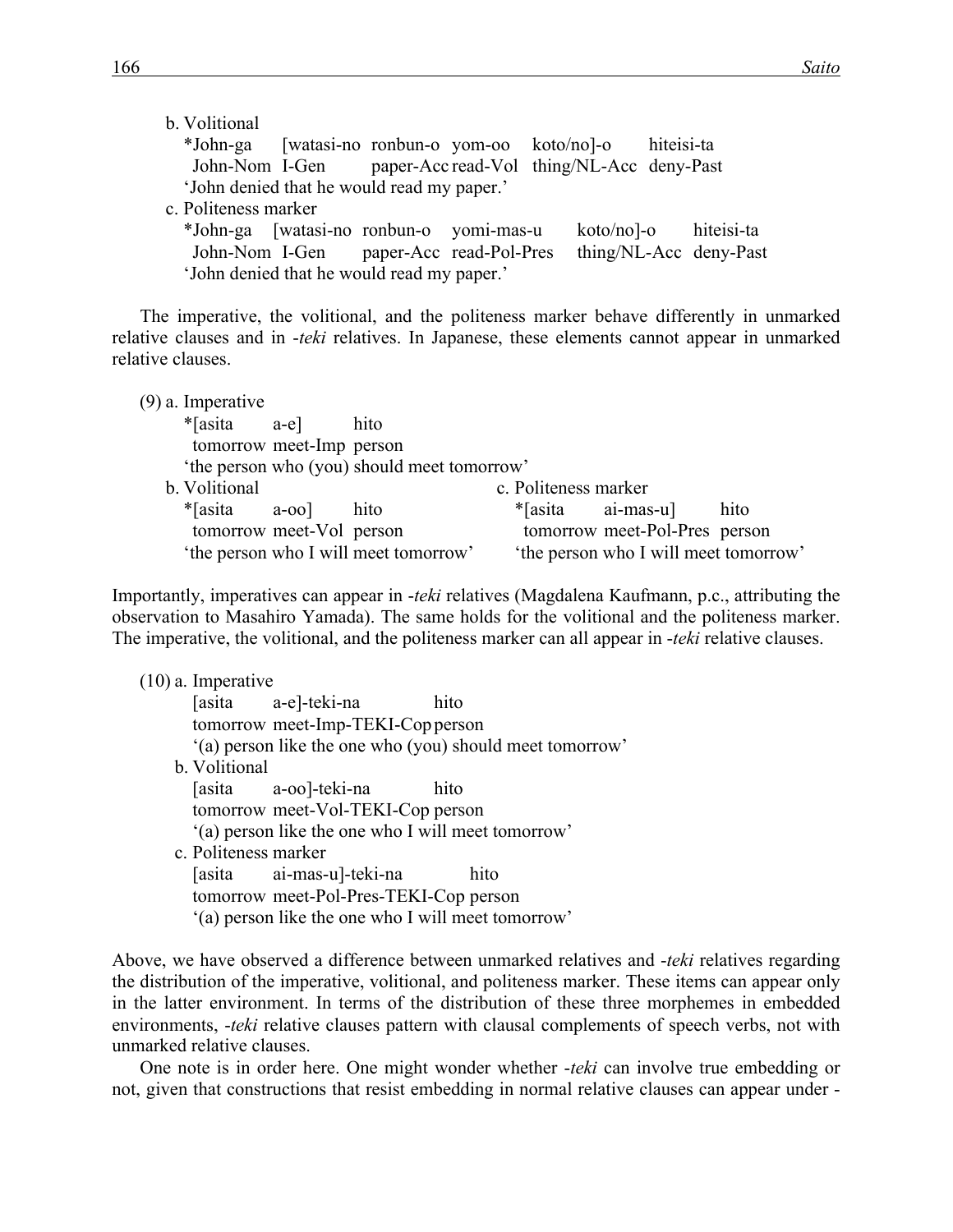*teki*. The answer is positive; -*teki* relatives can involve true embedding, as tested by the diagnostics below (see e.g. Anand 2006).<sup>3</sup>

| $(11)$ Pronoun                                                                      |                     |          |
|-------------------------------------------------------------------------------------|---------------------|----------|
| John <sub>1</sub> -wa Mary-ni [kare <sub>1</sub> -no mise-de tabe-ro]-teki-na       | mono-o              | tutae-ta |
| John-Top Mary-Dat he-Gen store-at eat-Imp-TEKI-Cop thing-Acc tell-Past              |                     |          |
| 'John <sub>1</sub> told Mary what she should eat at his <sub>1</sub> restaurant.'   |                     |          |
| $(12)$ Embedded wh                                                                  |                     |          |
| John-wa Mary-ni [dare-ni a-e]-teki-na                                               | basyo-o tutaeta-no? |          |
| John-Top Mary-Dat who-Dat meet-Imp-TEKI-Cop place-Acc tell-Past-Q                   |                     |          |
| 'Who is the person x s.t. John told Mary the place (like) where she should meet x?' |                     |          |
|                                                                                     |                     |          |

In (11), the embedded pronoun *kare* 'he' refers to John; this interpretation should be impossible if (11) involves only direct quotation. The embedded *dare* 'who' takes the matrix scope in (12). All these diagnostics show -*teki* relatives can involve true embedding. The same holds for the volitional and the politeness marker; for example, the embedded temporal indexical *asita* 'tomorrow' in (10) can be interpreted with respect to the actual context when the noun phrases with the -*teki* relative in (10a-c) appear in a sentence.

To sum up, we have seen that -*teki* relatives behave like clausal complements of verbs of saying regarding the distribution of the imperative, the volitional, and the politeness marker. The possibility of these items occurring in -*teki* relatives shows that -*teki* relatives are different from unmarked relative clauses.

#### **2.2 Relativization of True Adjuncts**

In this subsection, I will show that the same contrast in the availability of relativization of certain types of adjuncts is found in *-teki* relatives and relativization out of clausal complements of speech verbs.

-*Teki* relatives are highly productive in a sense that -*teki* can appear between the relative clause and the head noun in many types of relative clauses, as exemplified in (13).

| (13) a. kanarazu tabe-ro-teki-na                      |  | mono |       | (argument; object) |
|-------------------------------------------------------|--|------|-------|--------------------|
| by all means eat-Imp-TEKI-Cop thing                   |  |      |       |                    |
| 'something like the food you should eat by all means' |  |      |       |                    |
| b. kanarazu tesuto-o uke-ro-teki-na                   |  |      | basyo | (adjunct; place)   |
| by all means exam-Acc take-Imp-TEKI-Cop place         |  |      |       |                    |
| 'the place like where (you) should take the exam'     |  |      |       |                    |

 <sup>3</sup> Notice that -*teki* can also take a direct quote. For example, in (i), *ore* 'I' can refer to John. See also (3) and (6). What is important for us is that even when truly embedded, the imperative/politeness/volitional marker can appear in -*teki* relatives.

<sup>(</sup>i) John-no [ore-ga itiban kakkoii-n-da]-teki-na taido John-Gen I-Nom most handsome-NL-Cop-TEKI-Cop attitude 'John's attitude like "I'm the most handsome."'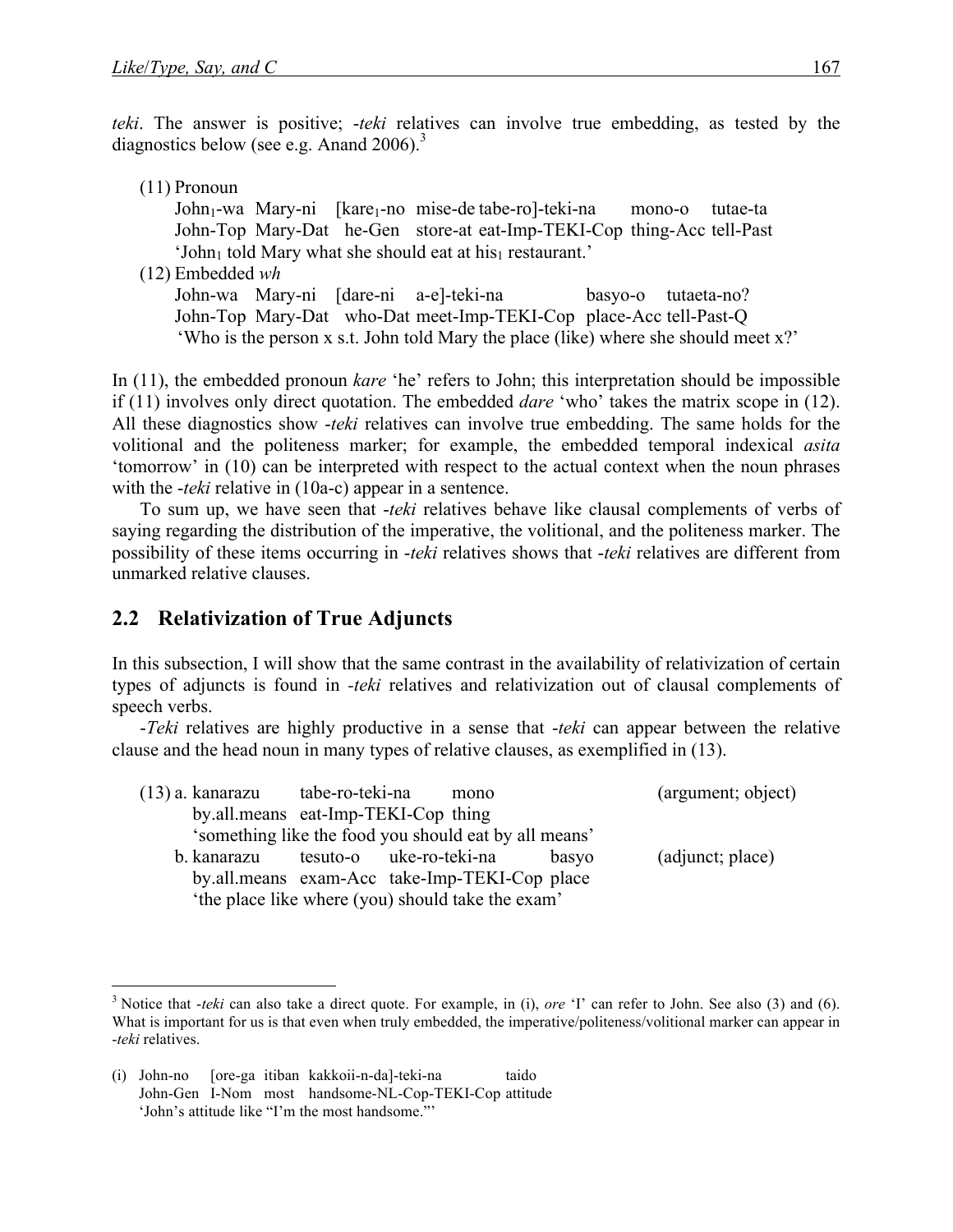| c. kanarazu | tesuto-o uke-ro-teki-na                        | zikan | (adjunct; time) |
|-------------|------------------------------------------------|-------|-----------------|
|             | by all means exam-Acc take-Imp-TEKI-Cop time   |       |                 |
|             | the time like when (you) should take the exam' |       |                 |

However, relativization of certain adjuncts is not allowed in -*teki* relatives; specifically, reason and manner cannot be relativized in -*teki* relative clauses. 4

|  | (14) a. *kanarazu        tesuto-o     uke-ro-teki-na | riyuu | (reason) |
|--|------------------------------------------------------|-------|----------|
|  | by.all.means exam-Acc take-Imp-TEKI-Cop reason       |       |          |
|  | 'the reason like why you should take the exam'       |       |          |
|  | b. *kanarazu tesuto-o uke-ro-teki-na hoohoo          |       | (manner) |
|  | by.all.means exam-Acc take-Imp-TEKI-Cop way          |       |          |
|  | 'the way like how you should take the exam'          |       |          |

In (13) and (14), we observe an asymmetry regarding types of adjuncts; place and time can be relativized out of -*teki* relative clauses, while reason and manner cannot be. This kind of contrast is in fact found in other environments as well; "quasi adjuncts" (place/time) can be relativized long-distance, while "true adjuncts (reason and manner) cannot be, as illustrated in (15) (see Saito 1985, Murasugi 1991).<sup>5</sup>

| $(15)$ a. [John-ga [Mary-ga $e_i$ sentakusi-ta] to i-tta]                                                   |  |  | $\mathbf{hi}_i$ | (time)   |
|-------------------------------------------------------------------------------------------------------------|--|--|-----------------|----------|
| John-Nom Mary-Nom wash-Past C say-Past day                                                                  |  |  |                 |          |
| 'the day <sub>i</sub> that John said that Mary washed e <sub>i</sub> '                                      |  |  |                 |          |
| b. [John-ga [Mary-ga $e_i$ mondai-o toi-ta] to i-tta] tokoro $_i$ (place)                                   |  |  |                 |          |
| John-Nom Mary-Nom problem-Acc solve-Past C say-Past place                                                   |  |  |                 |          |
| 'the place <sub>i</sub> that John said that Mary solved the problem e <sub>i</sub> '                        |  |  |                 |          |
| $c.*[John-ga$ [Mary-ga $e_i$ sentakusi-ta] to i-tta                                                         |  |  | <b>rivuu</b>    | (reason) |
| John-Nom Mary-Nom wash-Past C say-Past reason                                                               |  |  |                 |          |
| 'the reason <sub>i</sub> why John said that Mary washed e <sub>i</sub> '                                    |  |  |                 |          |
| $d.*[John-ga$ [Mary-ga $e_i$ mondai-o toi-ta] to i-tta hoohoo; (manner)                                     |  |  |                 |          |
| John-Nom Mary-Nom problem-Acc solve-Past C say-Past way                                                     |  |  |                 |          |
| 'the way <sub>i</sub> that John said that Mary solved the problem e <sub>i</sub> ' (Murasugi 1991: 133-134) |  |  |                 |          |

Hence, *-teki* relativization and long-distance relativization (out of clausal complements of speech verbs) show the same kind of contrast regarding the difference between quasi and true adjuncts. Relativization of quasi adjuncts is allowed in -*teki* relatives and in long-distance relativization, while relativization of true adjuncts (reason and manner) is not.

<sup>&</sup>lt;sup>4</sup> Note that (14a) and (14b) are ungrammatical under the intended interpretation. These types of examples are grammatical with the interpretation where the relative clause describes the content of *riyuu* 'reason' and *hoohoo*

 $5 \text{ In } (15)$  and the following, *e* indicates a gap in the relative clause which corresponds to the relative head. I leave aside here the issue of the exact derivation of relative clauses (via movement vs. (null) resumptive pronouns).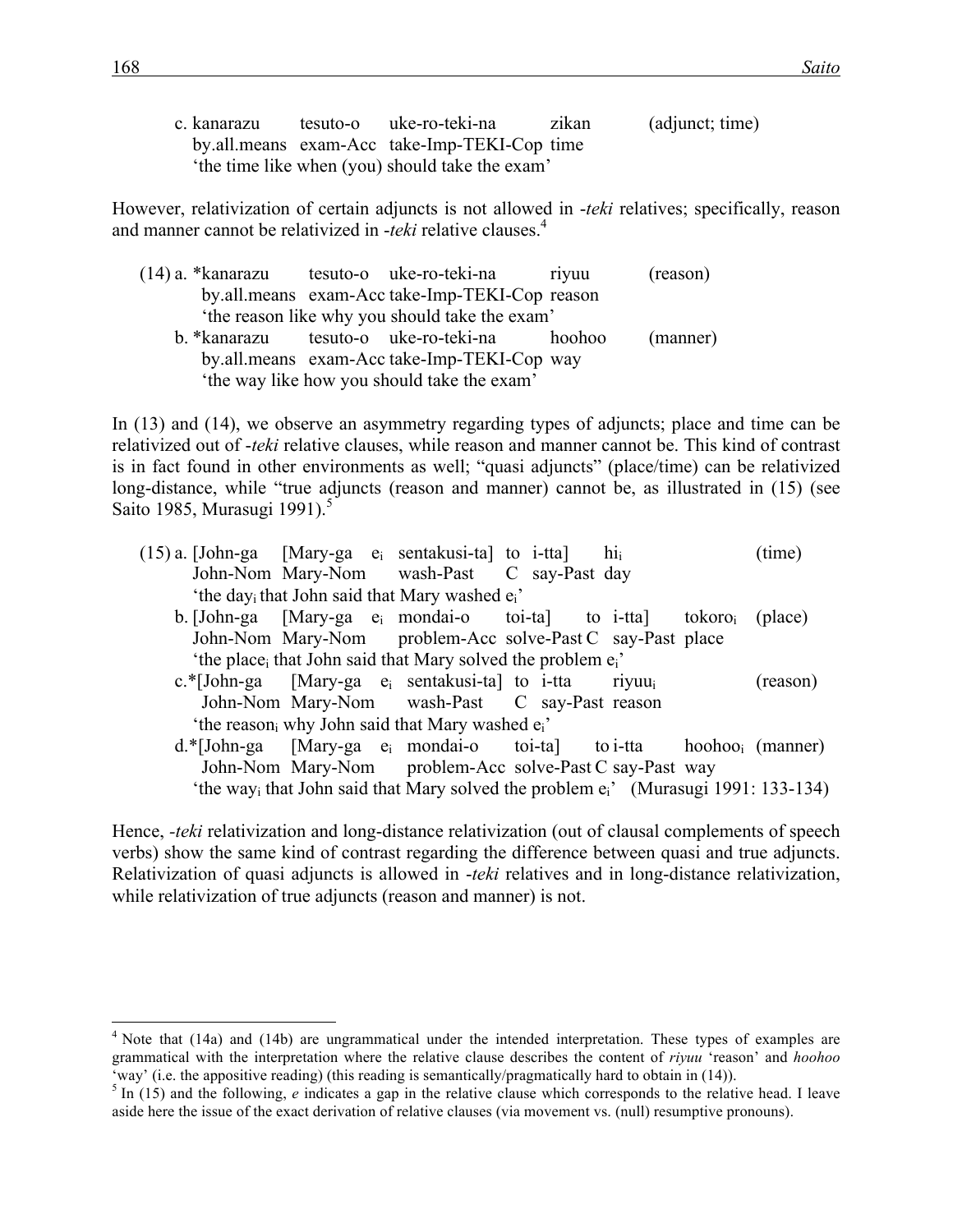#### **2.3** Nominative-genitive Conversion

It is well known that the subject in unmarked relative clauses in Japanese can be optionally marked by genitive case, instead of nominative as in (16) (*nominative-genitive conversion*, NGC henceforth; see e.g. Maki and Uchibori 2008 for an overview).

(16) okaasan-{**ga/no**} tuku-tta karee mother-Nom/Gen cook-Past curry 'the curry which the mother cooked'

However, NGC is impossible in clausal complements of speech verbs (and matrix clauses).

(17) a. John-ga [Hiro-ga/\*no aisutii-o nom-u to] i-tta John-Nom Hiro-Nom/Gen iced.tea-Acc drink-PresC say-Past 'John said that Hiro drinks iced tea.' b. Hiro-ga/\*no aisutii-o nom-u Hiro-Nom/Gen iced.tea-Acc drink-Pres 'Hiro drinks iced tea.'

Crucially, NGC is impossible in -*teki* relative clauses, in contrast to normal relative clauses.

 $(18)$  itumo okaasan- ${ga$ \*no} tuku-ru-teki-na karee always mother-{Nom/Gen} cook-Pres-TEKI-Cop curry 'curry like the one the mother always cooks'

Hence, in terms of NGC, -*teki* relative clauses behave like the clausal complements of speech verbs (and matrix clauses), rather than canonical relative clauses, where NGC is allowed. In section 2.1 and 2.2, we have seen phenomena that are possible in *-teki* relatives and clausal complements of speech verbs but not in unmarked relatives, i.e., the imperative, the volitional, and the politeness marking. Here, we have the opposite situation; a phenomenon that is licensed in normal relative clauses but not in *-teki* relatives or clausal complements of speech verbs, namely NGC.

To sum up, we have seen that *-teki* relatives behave differently from unmarked relative clauses in several respects. They, however, show parallelisms with clausal complements of speech verbs.<sup>6</sup>

(i) okaasan-ga tuku-tta {yoo-na/ppoi/mitai-na} karee mother-Nom cook-Past {seem-Cop/seem/seem-Cop} curry 'curry like the one Mother cooked'

 <sup>6</sup> This paper focuses on -*teki* relatives but other evidential markers or morphemes expressing similarity (e.g. -*yoo*, -*ppoi*, -*mitai* 'seem') can appear in relative clauses as well, as in (i).

*<sup>-</sup>Yoo* and -*ppoi* are different from -*teki* in that in -*yoo* and -*ppoi* relatives: (a) the imperative/volitional/politeness marker cannot appear, (b) nominative/genitive conversion is allowed, and (c) the asymmetry between true and quasi adjuncts is not found. Another evidential marker -*mitai* is rather similar to -*teki*. In -*mitai* relatives: (a) the imperative/volitional/politeness marker can appear, (b) nominative-genitive conversion is not allowed, and (c) there is a quasi vs. true adjunct asymmetry. Importantly, -*mitai* is morphologically related to the verb *miru* 'see' (see also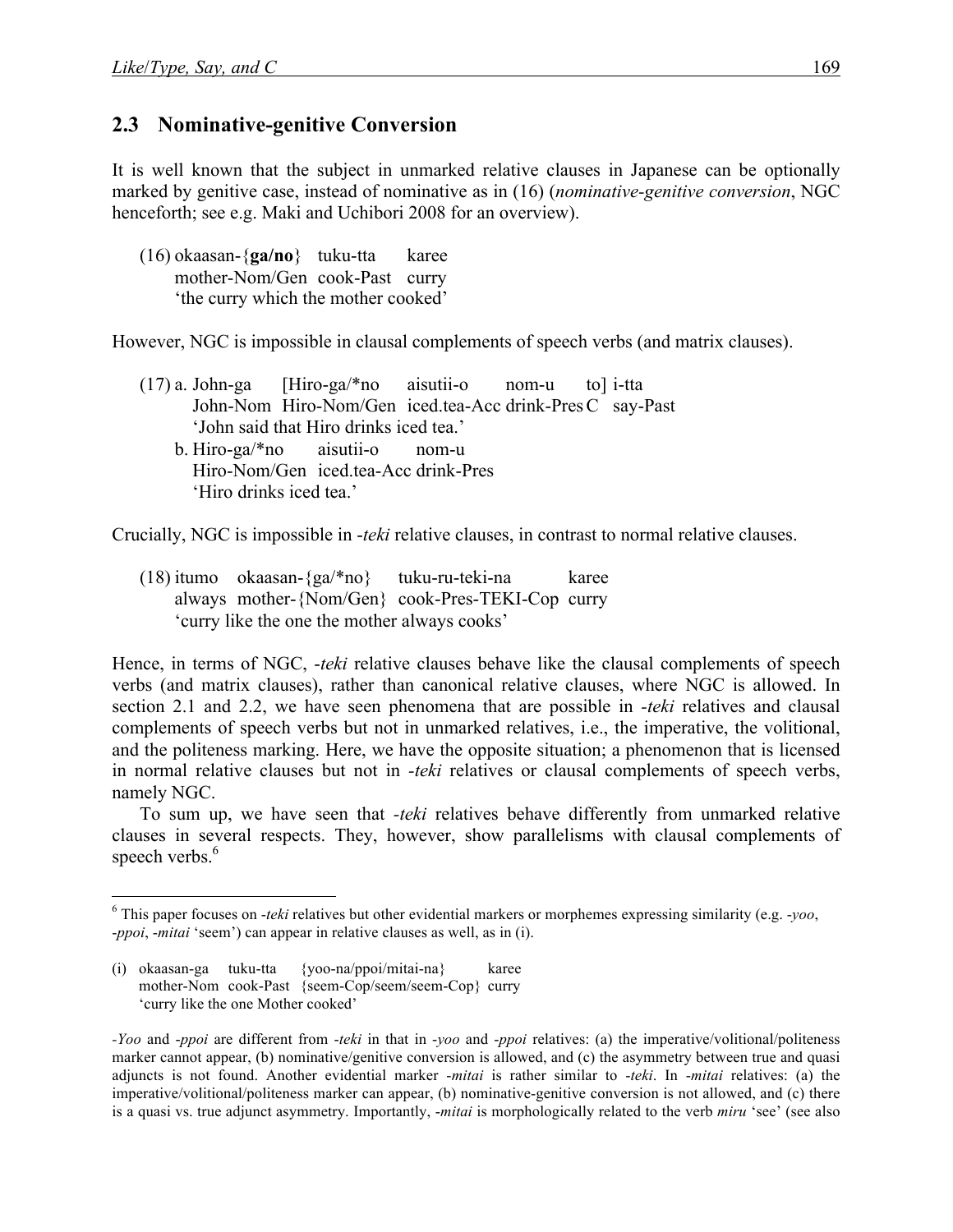#### **3**xx**Hidden** *Say*

In this section, I propose an analysis of -*teki* relatives which accounts for the observations in the previous section, which are summarized in the table below.

|--|

|                                  | - <i>Teki</i> relatives | Unmarked relatives | Clausal complements of speech verb |
|----------------------------------|-------------------------|--------------------|------------------------------------|
| Imperative                       |                         | ∗                  |                                    |
| Volitional                       |                         | ⋇                  |                                    |
| Politeness marker                |                         | ∗                  |                                    |
| True vs. quasi adjunct asymmetry | YES                     | NО                 | YES (long distance)                |

As shown in (19), we have seen that -*teki* relatives behave parallel to clausal complements of speech verbs, rather than unmarked relative clauses. To capture the parallelism between -*teki* relatives and clausal complements of speech verbs, I propose that there is a covert element encoding information of speech, hidden "*say*", which introduces a complement clause. I further suggest that this hidden *say* is not fully verbal; even though it introduces a clause, it is more adjectival in nature given its morphology, syntax, and semantics, as discussed in detail below.

To implement this idea, I assume the framework of Distributed Morphology (Halle and Marantz 1993). Following Pesetsky (1995) and Marantz (1997), I assume category-neutral roots (√ROOT) and category defining heads in the syntax (e.g. *n*; a nominalizer, *v*; a verbalizer). I also assume that the phonological realization of syntactic terminals is determined by post-syntactic Vocabulary Insertion, following Halle and Marantz (1993).

Specifically, I suggest the structure in (20) for *-teki* relatives. In (20), √SPEECH is an acategorial abstract speech root, which encodes information of speech in general (see footnote 1), but it does not have to be identical to the root √SAY. Being a speech root, it selects CP which other speech verbs also take as their complement (usually spelled out as a CP headed by *to*). On the top of the structure, an adjectivalizer *a* is present to capture -*teki*'s adjectival behavior.



Further, I suggest the Vocabulary Insertion Rule in (21). The basic idea is that the combination of C (*to*), √SPEECH, and *a* is spelled out as *teki*.

the discussion in section 4.2). I focus on -*teki* in this paper because here we can observe speaker variation regarding its innovative use (e.g. (3), (4b)) which indicates that it is undergoing a change. Speaker variation regarding certain uses of similar multifunctional items is observed in other languages too (see e.g. section 4.2 for *tipo* in Italian).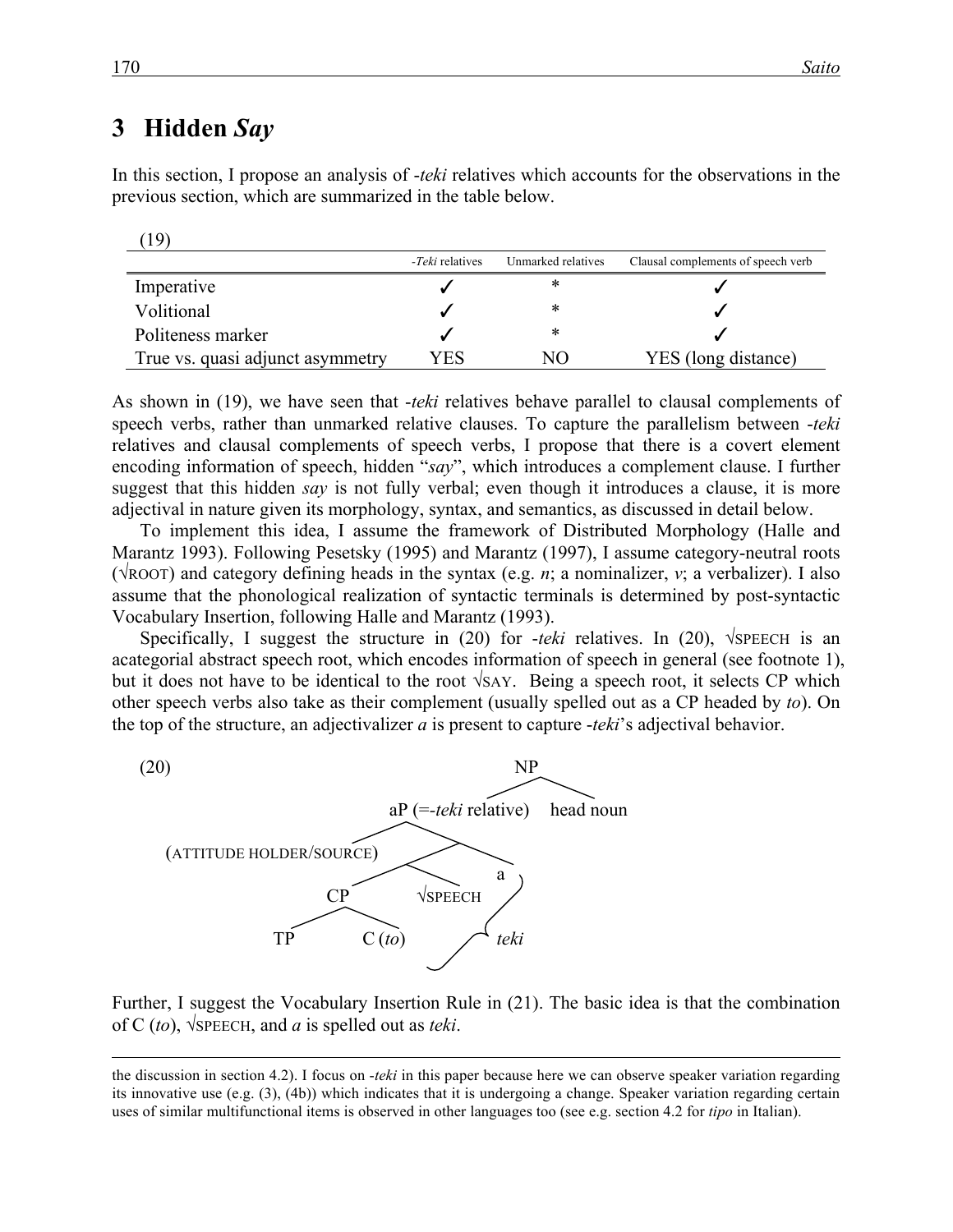(21) a. [to,  $\sqrt{\text{SPEECH}} \leftrightarrow \emptyset$  / a b. a  $\leftrightarrow$  teki

Given the structure in (20), the clause which is apparently introduced by -*teki* is in fact a clausal complement of the speech root. Notice that the clause under -*teki* should have exactly the same syntactic status as clausal complements of speech verbs, because the latter are also complements of a speech root (e.g. √SAY), based on the assumption that a verb is a combination of an acategorial root and a verbalizer. Hence, the parallel syntactic behavior of clausal complements of speech verbs and -*teki* relatives is expected.

First, let us consider the parallelism between -*teki* relatives and clausal complements of speech verbs regarding the imperative, the volitional, and the politeness marker. As observed in the previous section, they can appear in clausal complements of speech verbs even with an indirect quote interpretation, but not in relative clauses. Under the current analysis, the clause introduced by -*teki* is in fact a complement of √SPEECH, so it is expected that the imperative, the volitional, and the politeness marker should be found in -*teki* relatives. Also, we expect that *-teki* should be able to introduce a direct quotation as well as an indirect quote, because of √SPEECH, in parallel with normal speech verbs. As observed in footnote 3, this is in fact the case.

Second, consider the true/quasi adjunct asymmetry in *-teki* relatives and in long-distance relativization. As observed in the previous section, true adjuncts (reason and manner) cannot undergo long-distance relativization. Schematically, we have observed the situation in (22).

(22) \* $\lceil_{NP}$  [Relative Clause [vp (Subj) [[cp  $e_{reason/manner}$ ]  $\sqrt{SAY}$ ] v ]] N(reason/manner)]

Descriptively, the dependency between the gap in the relative clause (the empty category) and the relative head cannot cross over the clausal complement of √SAY. In -*teki* relatives, we have a similar situation.

(23)  $*$ [NP [aP [ [CP  $e$ <sub>reason/manner</sub> ]  $\sqrt{s}$ PEECH] a] N(reason/manner)]

In (23), the embedded CP is a clausal complement of √SPEECH, and the dependency between the gap in this CP and the relative head yields ungrammaticality. Hence, whatever the account for this ungrammaticality and the asymmetry between true and quasi adjuncts is (see e.g. Murasugi 1991), the parallelism between -*teki* relatives and clausal complements of speech verbs is expected.

As for NGC, it is disallowed in clausal complements of speech verbs (see (17a)). Hence, NGC should be disallowed in -*teki* relatives. As observed in the previous section, this is indeed the case (see also  $(18)$ ).

(24) \*(itumo) okaasan-no tuku-ru-teki-na karee always mother-Gen cook-Pres-TEKI-Cop curry 'curry like the one the mother (always) cooks'

Notice that NGC is impossible in the clausal complement of a speech verb which is further embedded in a relative clause, as in (25). This is the closest counterpart to -*teki* relatives; the difference is the nature of the categorizer attached to √SPEECH; *v* in (25) and *a* in -*teki* relatives.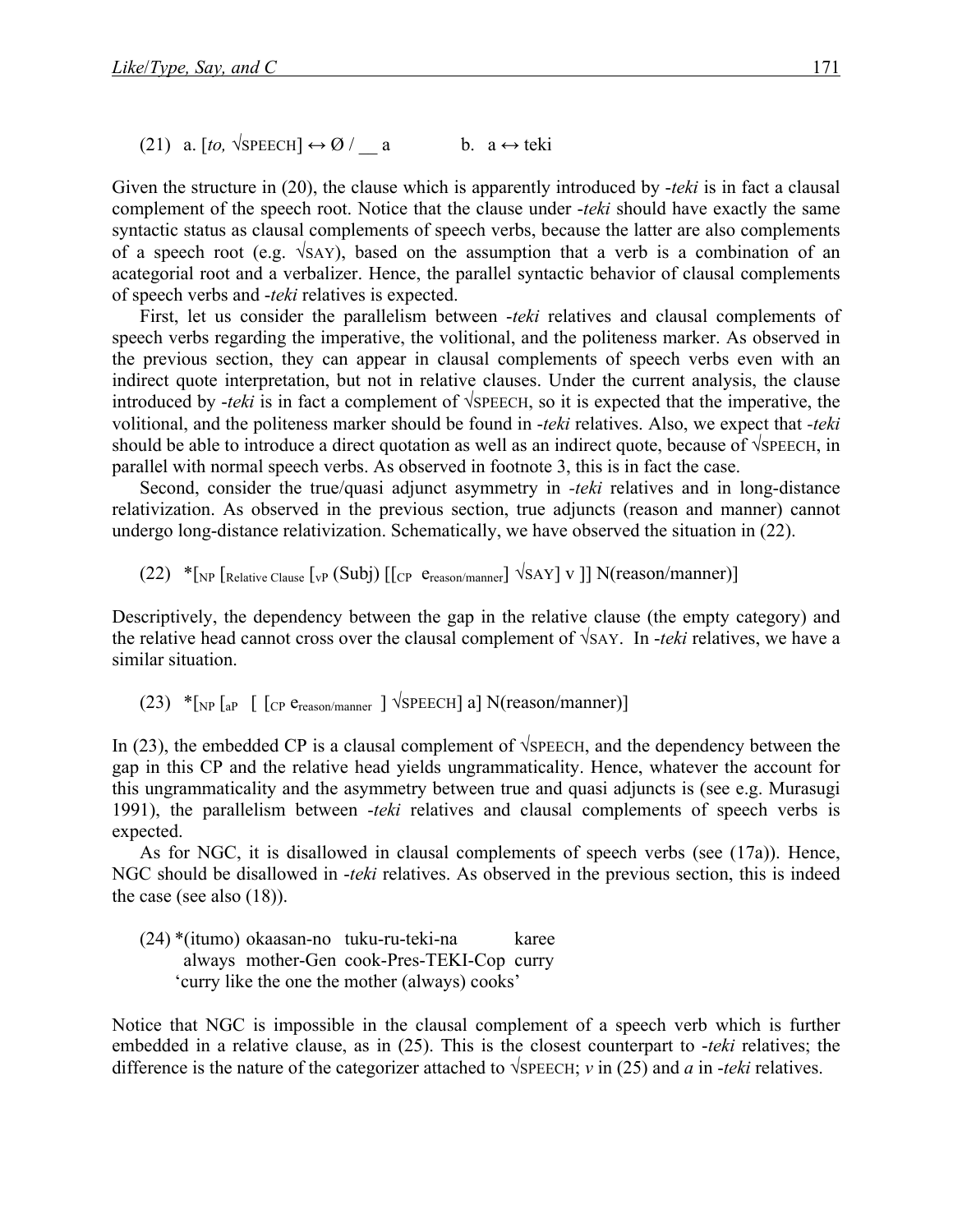|                |                      | $(25)$ John <sub>i</sub> -wa [[[kare <sub>i</sub> -no okaasan- $\{ga$ <sup>*</sup> no} karee-o tuku-tta to] i-tta] |  |  |
|----------------|----------------------|--------------------------------------------------------------------------------------------------------------------|--|--|
|                |                      | John-Top he-Gen mother-{Nom/Gen} curry-Acc cook-Past C say-Past                                                    |  |  |
| hito]-ni a-tta |                      |                                                                                                                    |  |  |
|                | person-Dat meet-Past |                                                                                                                    |  |  |
|                |                      | 'John <sub>i</sub> met the person who said that his <sub>i</sub> mother cooked curry.'                             |  |  |

Let us discuss the presence of the adjectivalizer *a* in (20). Morphologically, when -*teki* attaches to the nominal complement, it yields an adjectival phrase, as in (1) and (2) (specifically, a nominal adjective). The copula attaching to -*teki* here inflects as -*na* in the prenominal position, -*da* in the predicative position, and -*ni* in the adverbial position. This inflectional pattern carries over to *-teki* in *-teki* relatives, as in (26).7

|                | (26) a. Prenominal [okaasan-ga tuku-tta]-teki-na<br>karee             |
|----------------|-----------------------------------------------------------------------|
|                | mother-Nom cook-Past-TEKI-NA curry                                    |
|                | 'curry like the one the mother cooked'                                |
| b. Predicative | Ano karee-wa [okaasan-ga tuku-tta]-teki-da                            |
|                | that curry-Top mother-Nomcook-Past-TEKI-DA(Pres)                      |
|                | 'That curry is like the one the mother cooked.'                       |
| c. Adverbial   | [Rikei-igai-wa kagaku-zya-nai(-nda)-teki-ni]                          |
|                | natural.science-except-Top science-Cop-Neg(-Cop)-TEKI-NI              |
|                | gakka-ga tubus-are-tei-ru<br>bunkei-no                                |
|                | humanity-Gen department-Nom crush-Pass-Prog-Pres                      |
|                | lit. Humanity departments have been closed, like "nothing but natural |
|                | science is science".                                                  |

The adjectival status of -*teki* is not limited to its inflection. The degree of similarity expressed by -*teki* can be modified by adverbials. Thus, in (27), the intensifier *mettya* 'very' modifies -*teki*. Furthermore, comparatives of -*teki* relatives are possible, as in (28). In (28), the degree of likeliness is compared.

- (27) mettya okaasan-ga tuku-tta-teki-na karee very mother-Nomcook-Past-TEKI-Cop curry 'curry which is really like the one the mother cooked' ('curry like the one the mother cooked a lot')
- (28) Ano karee-wa kono karee yori [okaasan-ga tuku-tta]-teki-da that curry-Top this curry than mother-Nom cook-Past-TEKI-Cop 'That curry is more like the one the mother cooked than this curry.'

Here, I suggest that the adjectival head *a* is syntactically and semantically responsible for the availability of intensification and comparatives. In the case of intensification, intensifiers target an adjectival phrase in the syntax and in the semantics. Also, the syntax and the semantics require an adjectival element to form comparatives.

 <sup>7</sup> The inflection on -*teki* (-*na*, -*da*, and -*ni*) can be considered as a copula or conjugation of -*teki* itself. I assume that it is a copula, but the analysis of the inflection is not relevant to the analysis presented here. See e.g. Nishiyama (1999) for relevant discussion.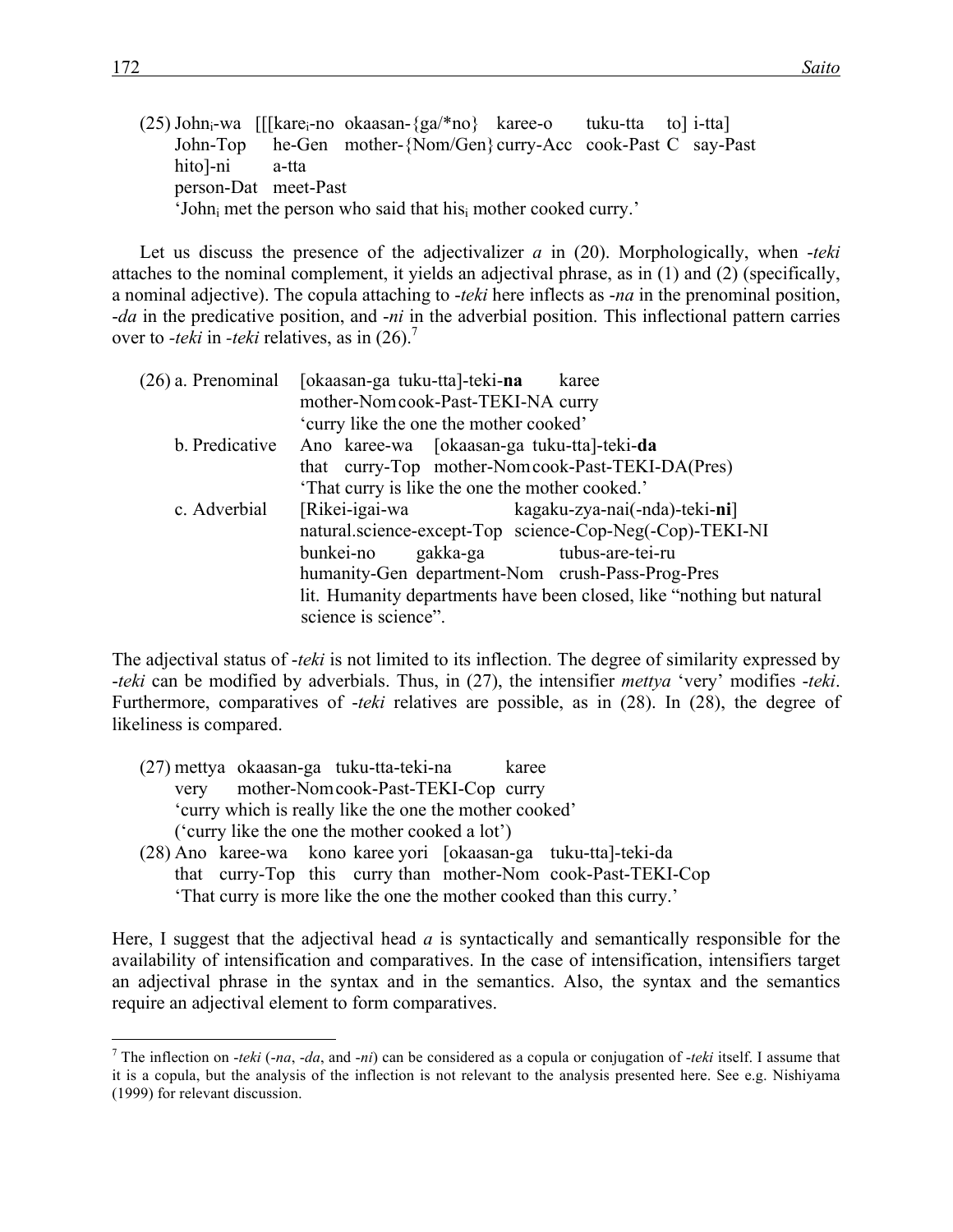Hence, a -*teki* relative as a whole behaves like an adjective in terms of morphology, syntax, and semantics. I suggest that the adjectivalizer *a* is responsible for this aspect of -*teki*. Since the category of -*teki* relative clause in (20) is an aP as a whole, it behaves as an adjective/AP morphologically, syntactically, and semantically.

Finally, the interpretation of -*teki* relatives can also be derived under the current analysis. For example, (29) is interpreted as *curry x such that the attitude holder is like "the mother cooked x"*  or *curry the mother cooked according to someone (the attitude holder)* (see the discussion below for the attitude holder of -*teki*).

(29) Okaasan-ga tuku-tta-teki-na karee-o tabe-ta (see (4b)) mother-Nom cook-Past-TEKI-Cop curry-Acc eat-Past '(I) ate curry like the one the mother cooked.'

This captures *teki*'s exemplification-like interpretation. Curry someone says/thinks that the mother cooked should be like the one the mother cooked. This allows -*teki* relatives to have a range of interpretations. For example, (29) can be interpreted as 'curry which tastes, looks, or smells like the one the mother cooked'. Also, I assume that √SPEECH semantically requires its salient attitude holder, as illustrated in (20) (cf. Speas and Tenny 2003). Usually, the attitude holder in the relevant sense is the speaker. In (29), the speaker believes that the relevant curry is similar to the mother's curry. It should be noted that the attitude holder can vary depending on the syntactic/semantic context. For example, in (11), repeated below, the relevant attitude holder is John, the reported speaker (not the actual speaker of (30)). In other words, John told Mary food (like the one) he thinks she should eat.

(30) Johni-wa Mary-ni [karei-no mise-de tabe-ro]-teki-na mono-o tutae-ta John-Top Mary-Dat he-Gen store-at eat-Imp-TEKI-Cop thing-Acc tell-Past 'John<sub>i</sub> told Mary what she should eat at his<sub>i</sub> restaurant.'

Also recall that when the head of a -*teki* relative is a person, another interpretation is available. As illustrated in (6), repeated in (31), -*teki* relatives can express an attitude or an actual speech of the referent of the head noun.

(31) [watasi-ga itiban kawaii-teki]-na hito I-Nom most cute-TEKI-Cop person 'a person who is like "I'm the cutest."'

This follows from the proposed analysis. In (31), the attitude holder of *a* is the relative head, as shown in (32). Hence, it describes the head noun's inner/actual speech.

(32) 
$$
[NP \left[AP(\text{teki relative}) \, \text{ATTITUDE HOLDER} = \text{person}_1 \left[ \left[ \text{``I'm the cutest''} \left( \frac{to}{\text{NDFECEH}} \right] a \right] \text{person}_1 \right]
$$

To sum up this section, I have proposed an analysis of -*teki* relatives which accounts for its morphological and syntactic behavior observed in the previous section. I have argued that there is a hidden speech root (hidden *say*) in the syntax of -*teki* relatives.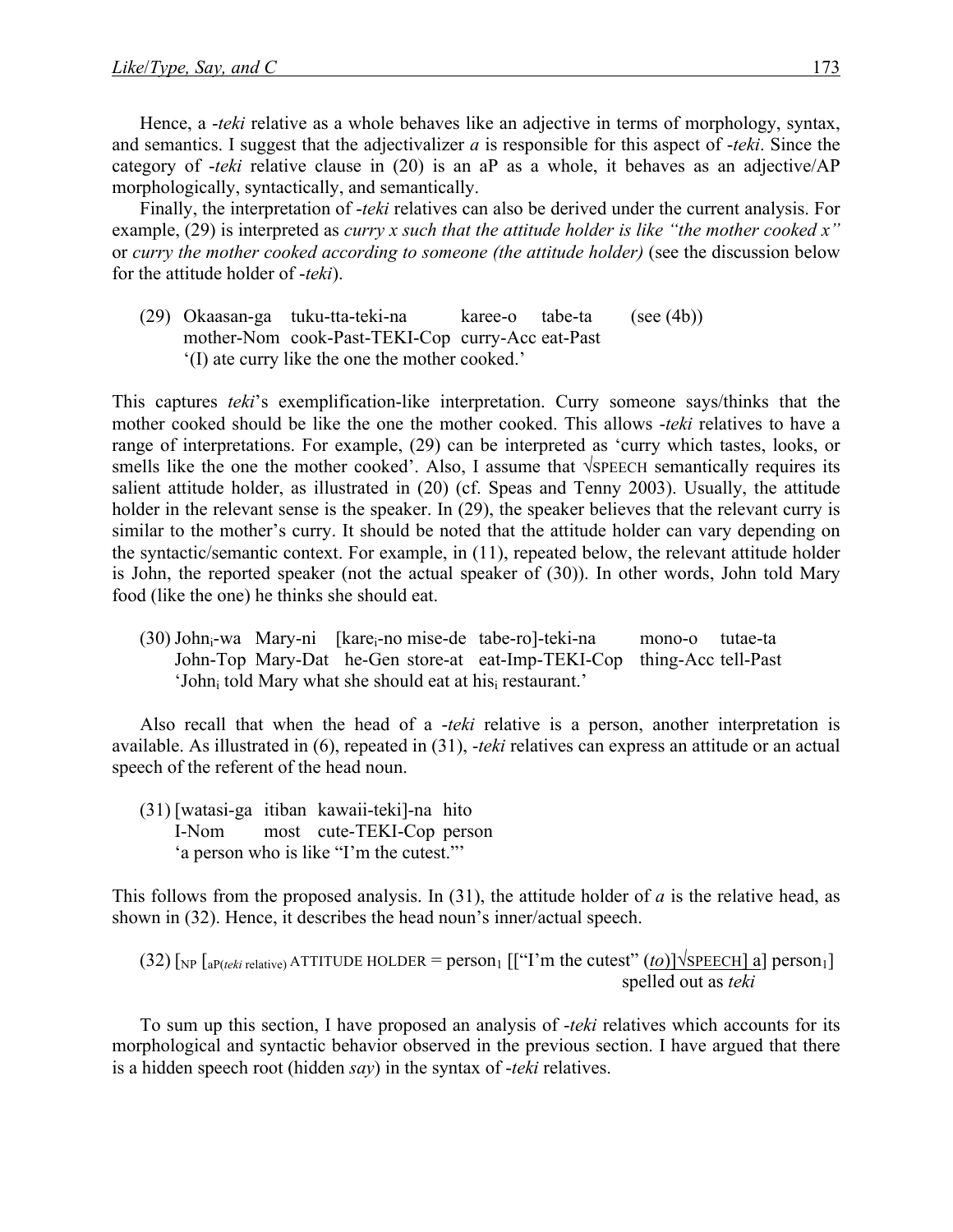#### **4**xx*Say* **and C+more**

In this section, I will extend the analysis proposed in the previous section to Japanese *toiu*, which has been typically assumed to be a complementizer, and claim that *toiu* is in fact morphologically complex. I will then discuss relevant multifunctional items (which can work as e.g. a speech verb, a complementizer, a quote introducer, and a word expressing similarity) on the basis of the idea of hidden *say*.

#### **4.1**xx**"Complementizer"** *Toiu*

In this section, I will argue that *toiu*, which is often glossed as a complementizer, is in fact morphologically complex, consisting of a complementizer *to* and a speech verb *i-u* 'say-Pres'.

*Toiu* appears in (pure) complex NPs as in (33); it has been typically assumed to be a complementizer since Kuno (1973).

(33) [[John-ga paatii-ni kur-u] toiu] uwasa John-Nom party-to come-Pres TOIU rumor 'the rumor that John will come to the party'

Even though *toiu* appears to work as a complementizer, I suggest that *toiu* itself is not a complementizer, but rather it has a complex structure which consists of the complementizer *to* and the verb *i-u* 'say-Pres'. What is important here is that *toiu* is not morphologically simple.

In the Osaka dialect of Japanese, the complementizer -*te* (which corresponds to -*to* in Tokyo Japanese) can be optionally dropped, as in (34) (Saito 1987, Uchibori 1997).

| (34) Taro-ga [Hanako-ga asita |                                                          | Kobe-ni ik-u (te) yuu-ta |  |                      |
|-------------------------------|----------------------------------------------------------|--------------------------|--|----------------------|
|                               | Taro-Nom Hanako-Nom tomorrow Kobe-to go-Pres C say-Past  |                          |  |                      |
|                               | 'Taro said (that) Hanako would go to Kobe the next day.' |                          |  | (Uchibori 1997: 402) |

Crucially, -*te* in *teyuu* in this dialect (the counterpart of *toiu* in Tokyo Japanese) can be dropped.

(35) [[John-ga paatii-ni kur-u] (te)yuu] uwasa John-Nom party-to come-Pres TOIU rumor 'the rumor that John will come to the party'

The parallelism in the complementizer drop between (34) and (35) suggests that *to* in *toiu*, rather than *toiu* itself, is the complementizer.

Furthermore, *iu* in *toiu* can be inflected like the speech verb *iu* 'say', as in (36).

(36) John-ga party-ni kur-u toitta uwasa John-Nom party-to come-Pres TOIU(Past) rumor 'the rumor such as that John will come to party'

The observations from (35) and (36) indicate that *toiu* actually consists of *to* 'C' and *i-u* 'say-Pres'. I propose an analysis similar to the one argued for above for -*teki* relatives, as shown in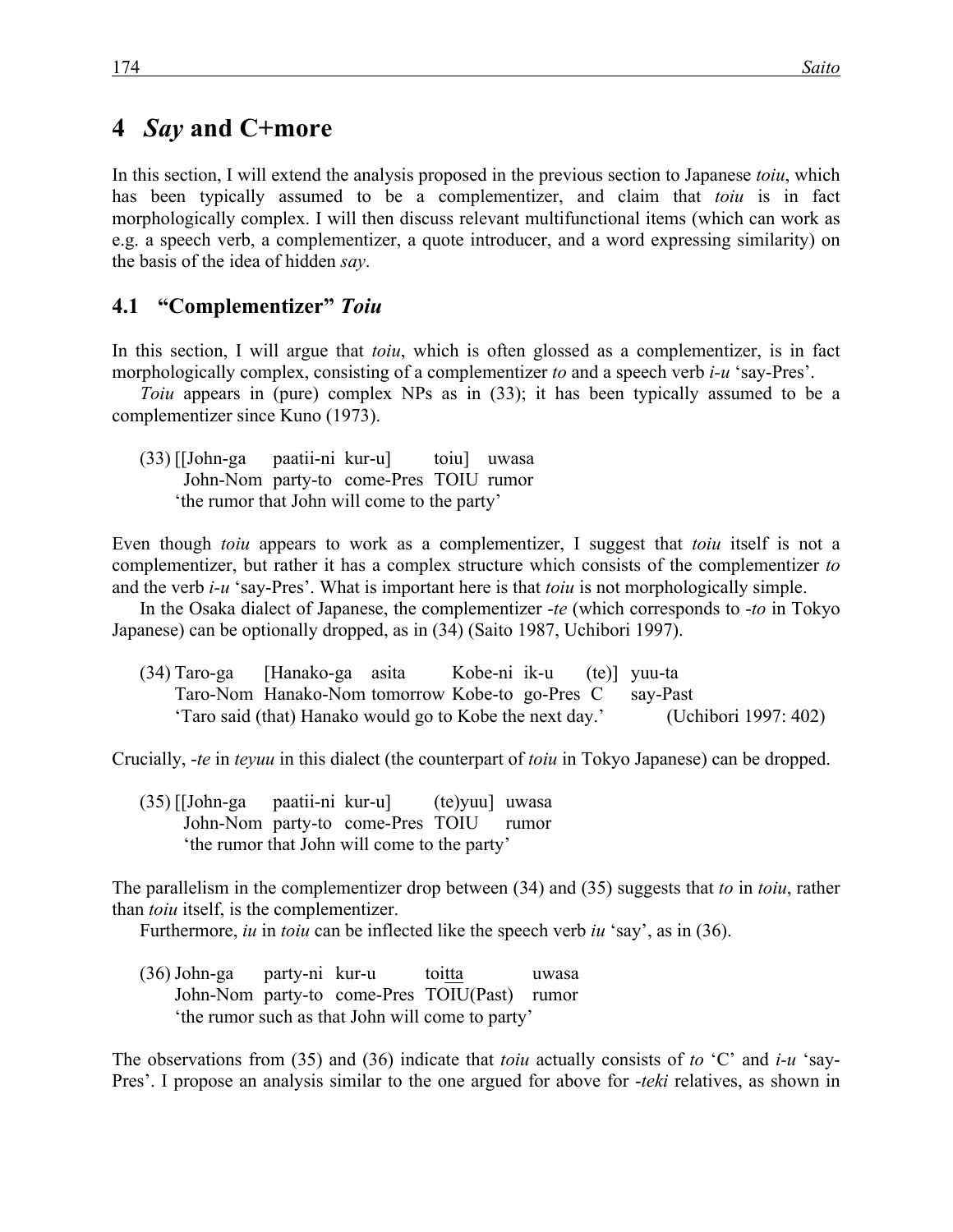(37). The difference between (20) and (37) is that there is no adjectivalizer in (37), and that *v* and T heads are present in (37). (They are responsible for the inflection of *iu*, see (36).)

 $(37)$  [NP [Relative Clause  $e_{1(\text{rumor})}$  [vP  $(t_1)$  [[CP TP  $C(to)$ ]  $\forall iu$ ] v] T] rumor<sub>1</sub>] "*toiu*", "*toitta*"

Under this analysis, even what is typically assumed to be a pure complex NP in fact involves a relative clause. Notice that the analysis in (37) captures the interpretation of (33); (33) means *the rumor which says that John will come to the party*. Notice furthermore that like -*teki*, *toiu* does not require an actual utterance (see footnote 1). In this sense, the semantics of *iu* 'say' in *toiu* is bleached. Still, there is actually a speech verb (or speech root) in its syntax.

To sum up, I have claimed that *toiu* is morphologically complex in that it involves the complementizer *to* and the speech verb *iu* 'say'. However, *toiu* does not require any (actual) speech event. In this sense, *toiu* is grammaticalized to a functional element.

#### **4.2** *Like* $(Type, Say, and C)$

In the previous subsection, we have seen that *toiu* in Japanese shows (apparent) multifunctionality as a complementizer and a speech verb. (Note that under the analysis proposed in section 4.1, *toiu* itself is not a complementizer. Rather, it includes the complementizer *to*.)

In fact, in many languages, complementizers are (morphologically) related to the verb *say* (see e.g. Lord 1976, Simpson and Wu 2002). However, cross-linguistically, this type of connection is not limited to speech verbs and C. For example, Lefebvre and Loranger (2015) observe that *táa* in Saramaccan and *ɖɔ̀* in Fongbe have multiple functions as a verb, complementizer, quote introducer, and marker conveying similarity (and manner). This is a similar situation to what we have observed for *-teki*. As shown in the previous sections, although -*teki* 'like' usually expresses similarity (and manner), it also appears to introduce a direct or indirect speech (see e.g. (11) and footnote 3). We thus observe multifunctionality of *-teki*. It can be used like a complementizer, a (direct) quote introducer, and a word expressing similarity. The difference between *táa*/*ɖɔ̀* and *-teki* is that only the former are morphologically clearly related to speech verbs.

| (38)                                  |      |     |  |
|---------------------------------------|------|-----|--|
|                                       | teki | táa |  |
| 'similarity(/manner/exemplification)' |      |     |  |
| quote introducer                      |      |     |  |
| complementizer                        |      |     |  |
| morphologically related to say        |      |     |  |

Crucially, if the analysis proposed for *-teki* relatives in section 3 is on the right track, -*teki* relatives in fact involve the speech root, despite the lack of a clear morphological connection to speech verbs. The proposed analysis thus enables us to investigate the multifunctional items like *-teki* within a bigger picture that includes related items from other languages.

Note that English *like* shows the same type of multifunctionality as *-teki* in that it can be used as a word expressing similarity (*a student like John*), a quote introducer (*I was like, "that's*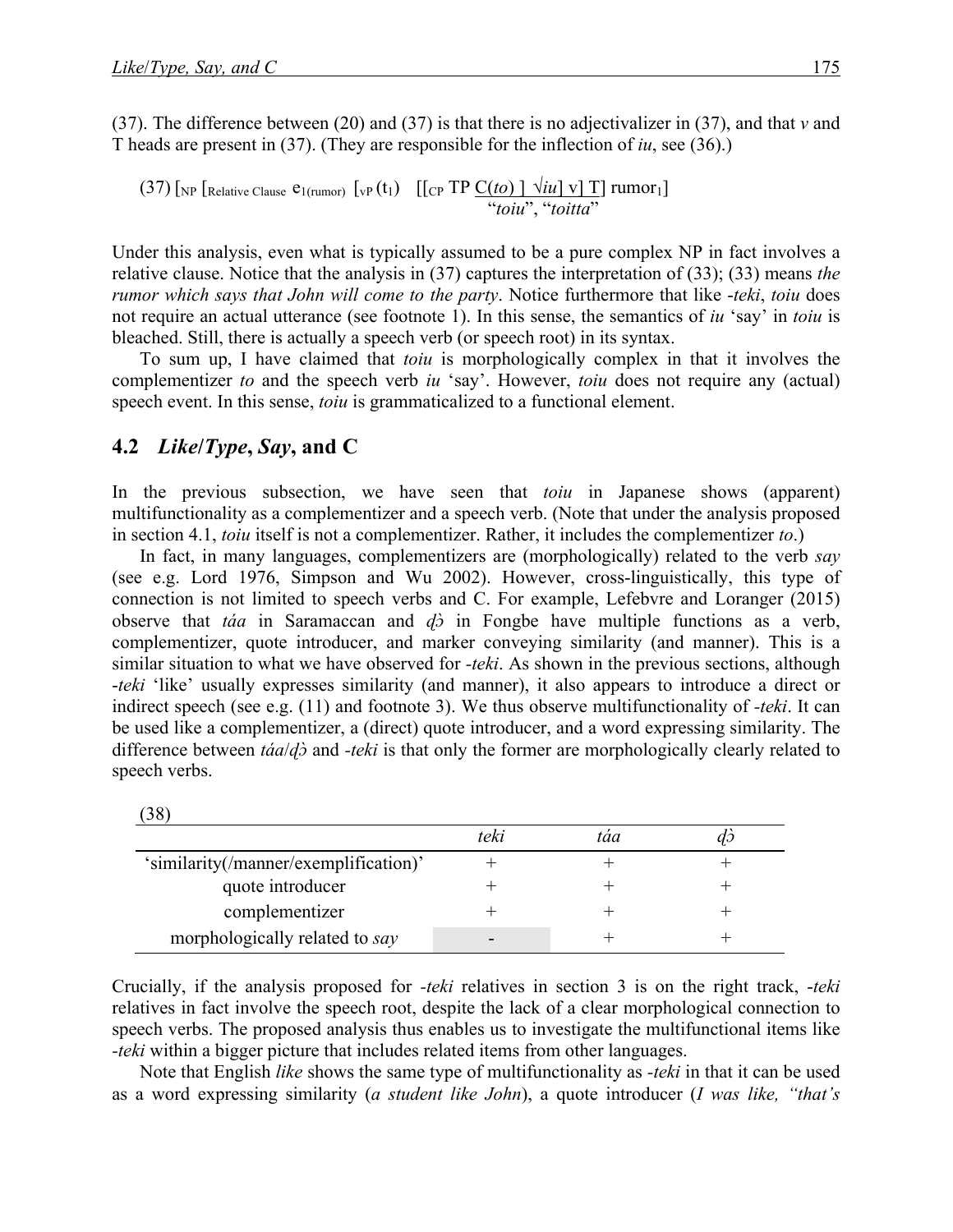*enough!"*), and a complementizer (*This book seems like it is popular*, see Fujii 2005), though it does not show a morphological connection to speech verbs.

Similar multifunctionality is also found with *tipo* 'type' in Italian (Giulia Bellucci, p.c.). It is originally a noun 'type' expressing similarity and exemplification, but it can be used as a quote introducer in its innovative use.

| $(39)$ a. giornata-tipo |  |                            | b. Ho detto tipo "Scordatelo!" |
|-------------------------|--|----------------------------|--------------------------------|
| $day-TIPO$              |  |                            | told TIPO forget.it            |
| 'prototypical day'      |  | 'I told you: "Forget it!"" |                                |

I suggest that the idea of hidden *say* enables us to capture these cases of multifunctionality (and the relevant language change/grammaticalization) involving speech verbs, quote introducers, complementizers, and words expressing similarity. In the first stage, lexical items morphologically related to speech verbs become multifunctional due to the presence of the speech verb. Since typical speech verbs can take a direct or indirect quote as their complement, we observe the use as C and as a quote introducer. As for the use as a word expressing similarity, manner, or exemplification, I suggest that the relevant interpretation can be derived in the same way as -*teki*; people (the attitude holder) may say/think that a proposition is true, so the proposition is true-ish (informally: e.g., *(the) curry the attitude holder says/thinks that the mother cooks*  $\sim$  *(the) curry like the one the mother cooks*). In the next step, the hidden *say* becomes available (with other category determining heads in some languages, like the adjectivalizer in *teki*). There is no overt connection to speech verbs here, as I have suggested for Japanese -*teki*. Still, since (hidden) *say* is actually present, the same multifunctionality as above is expected despite the lack of a clear morphological link to a speech verb.<sup>8</sup>

## **5** Conclusion

In this paper, I have first investigated the syntactic nature of the innovative use of *-teki* in Japanese. I have argued that there is a speech root with *-teki* which takes a clausal complement. I have then extended the analysis to *toiu* in Japanese. Finally, I have suggested that the idea of hidden *say* enables us to investigate multifunctional items (functioning as a speech verb, C, a quote introducer, and a word expressing similarity) by relating them to a speech verb, even when there is no clear morphological connection between such items and speech verbs.

## **References**

Anand, Pranav. 2006. De De Se. Doctoral dissertation, MIT, Cambridge, MA.

Buchstaller, Isabelle. 2004. The sociolinguistic constraints on the quotative system: British English and US English compared. Doctoral dissertation, University of Edinburgh.

Fujii, Tomohiro. 2005. Cycle, linearization of chains, and multiple case checking. In *Proceedings of ConSOLE XIII*, ed. by Sylvia Blaho, Luis Vicente, and Erik Schoorlemmer, 39-65.

<sup>&</sup>lt;sup>8</sup> It should be noted that Kidwai (2010) independently proposes that there is a covert performative predicate of saying in quotative *like* constructions in English, which is similar to hidden *say* in this paper.